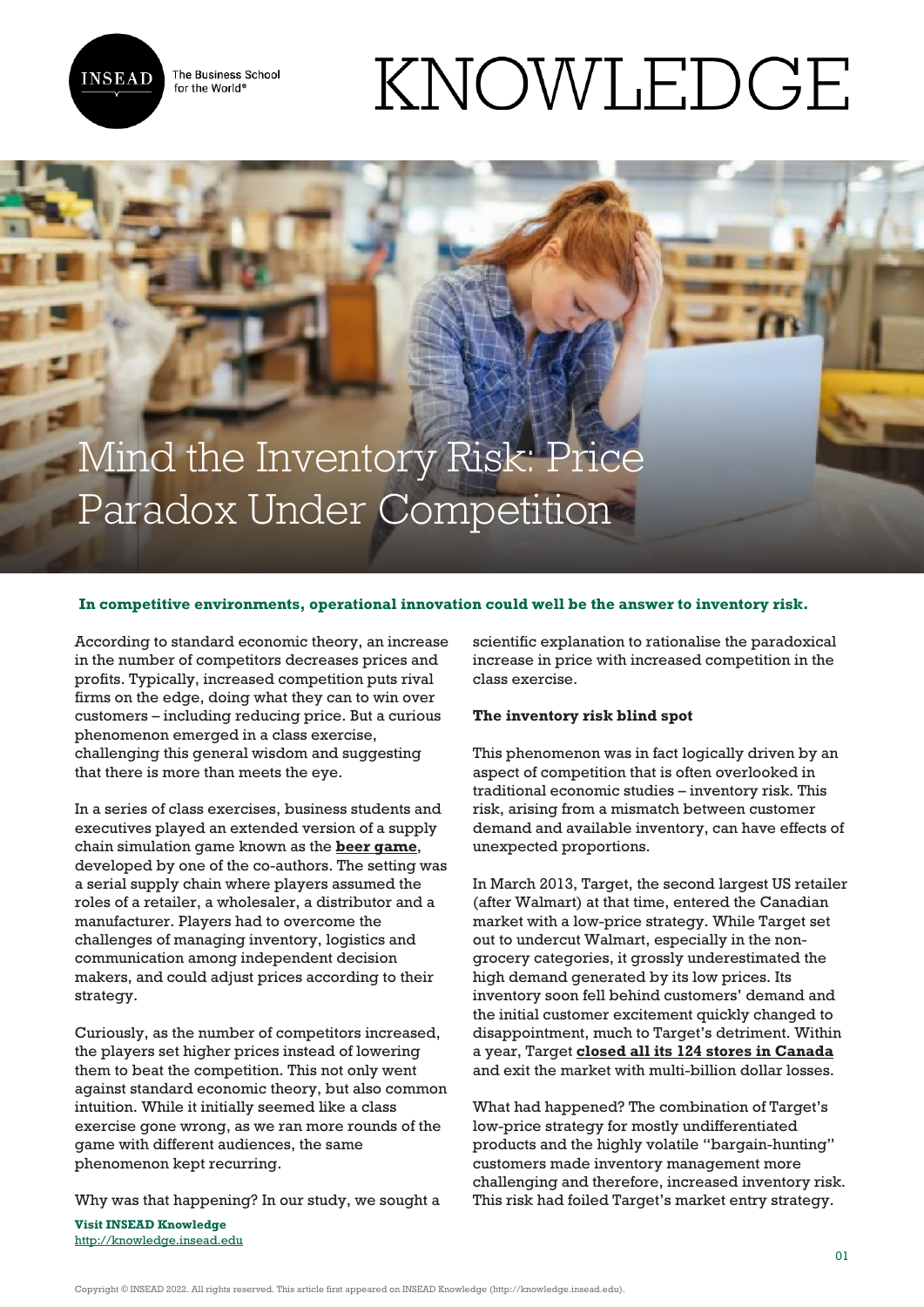In economic theory, it is assumed that supply chains are efficient enough to deliver the required supplies to meet demand in a timely manner. In reality, companies may not always be able to supply the required quantities instantaneously. Supply chain management is fraught with operational challenges, uncertainties and risks.

#### **Inventory risk under competition**

In most instances, when producers fail to supply sufficient quantities to meet customers' demand, the shortage would drive prices up. In an intensely competitive market, this increase in price will be amplified (instead of reduced) when the number of competitors increases, as shown in our study to explain the **[impact of inventory risk on market](https://doi.org/10.1111/deci.12520) [prices under competition](https://doi.org/10.1111/deci.12520)**. This study, published in *Decision Sciences*, considers the impact of competition on market prices and explains how average prices and profits can be influenced by the number of competitors in the market.

To understand what happens when competition increases, it is important to distinguish between two types of customers in the market: loyal customers who are less likely to switch to other firms versus bargain hunters who follow the best deal. When more companies reduce prices to win over customers, demand from price-sensitive bargain hunters is bound to swing towards the lower-priced offering. Therefore, an increase in competition triggers switching by bargain hunters, making it more challenging for each firm to predict demand and stock the right quantities to meet the uncertain demand.

This effect is more commonly observed in markets with largely similar products, such that bargainhunting customers can easily switch from one firm to another to meet their needs. On the other hand, it is less common for highly differentiated products or products that are defined by their strong branding, such as luxury items. Further, this uncertainty is accentuated if there is a large number of firms of relatively equal size and when there are a lot more bargain hunters than loyal customers.

## **How competition affects strategy**

In competitive markets, companies watch and anticipate competitors' actions ever more closely to determine the most appropriate strategy. As shown in the example of Target, when companies compete based on price, the resulting uncertainty in demand can increase inventory risk, reduce profitability or even threaten the firm's existence. Should a company reduce price to improve its position, its competitors may follow suit. In the end, the company's efforts to better its position may instead intensify competition and hurt profits.

**Visit INSEAD Knowledge** <http://knowledge.insead.edu> In view of potential inventory risks, a company may find itself in a better position by charging a relatively higher price and mainly serving its loyal customers, instead of using a low-price strategy to win over bargain hunters. Why? If a company were to lower prices and order high levels of inventory, a failure to win over more customers would result in a high level of stock left over. On the other hand, a combination of low-price strategy and insufficient inventory would result in inventory shortages.

Both kinds of demand-supply mismatch are costly and thus, from the perspective of optimising profits, companies would rather price their products higher so that, even if the mismatch were to occur, a higher margin would absorb the cost of mismatch.

This is of course to the consumers' detriment. Without innovation and competitive pricing, consumers find themselves worse off. Moreover, government policies to foster competition in competitive markets with high inventory risks may backfire, causing prices to increase instead of decrease.

Is there an ideal win-win solution for both businesses and consumers? Operational innovation could well be the answer.

#### **Marketing problem meets operations solution**

The ongoing pandemic and war in Ukraine have led to unprecedented supply chain crises and put the spotlight on two common bottlenecks leading to shortages: production capacity and logistics. Imagine if a warehouse in another country has what you need, but shipping issues hinder you from accessing the items.

In the conventional "manufacturing to stock" model, companies project future demand and manufacture the anticipated quantities accordingly. In this model, demand uncertainty can throw businesses off and result in inventory risks. Instead, companies can adopt the more agile "manufacturing to order" model focused on improving operational response to meet demand.

At the level of the company, additive manufacturing and various forms of local production such as 3D printing can reduce logistical bottlenecks and allow companies to respond more quickly to changes in demand. With 3D printing, producers can create specific parts when needed, instead of stocking many different parts.

Beyond individual companies, cooperation at a larger scale can strengthen local or regional production capabilities. One way to build a more responsive supply chain is to strengthen regional supply chains instead of depending solely on the

Copyright © INSEAD 2022. All rights reserved. This article first appeared on INSEAD Knowledge (http://knowledge.insead.edu).